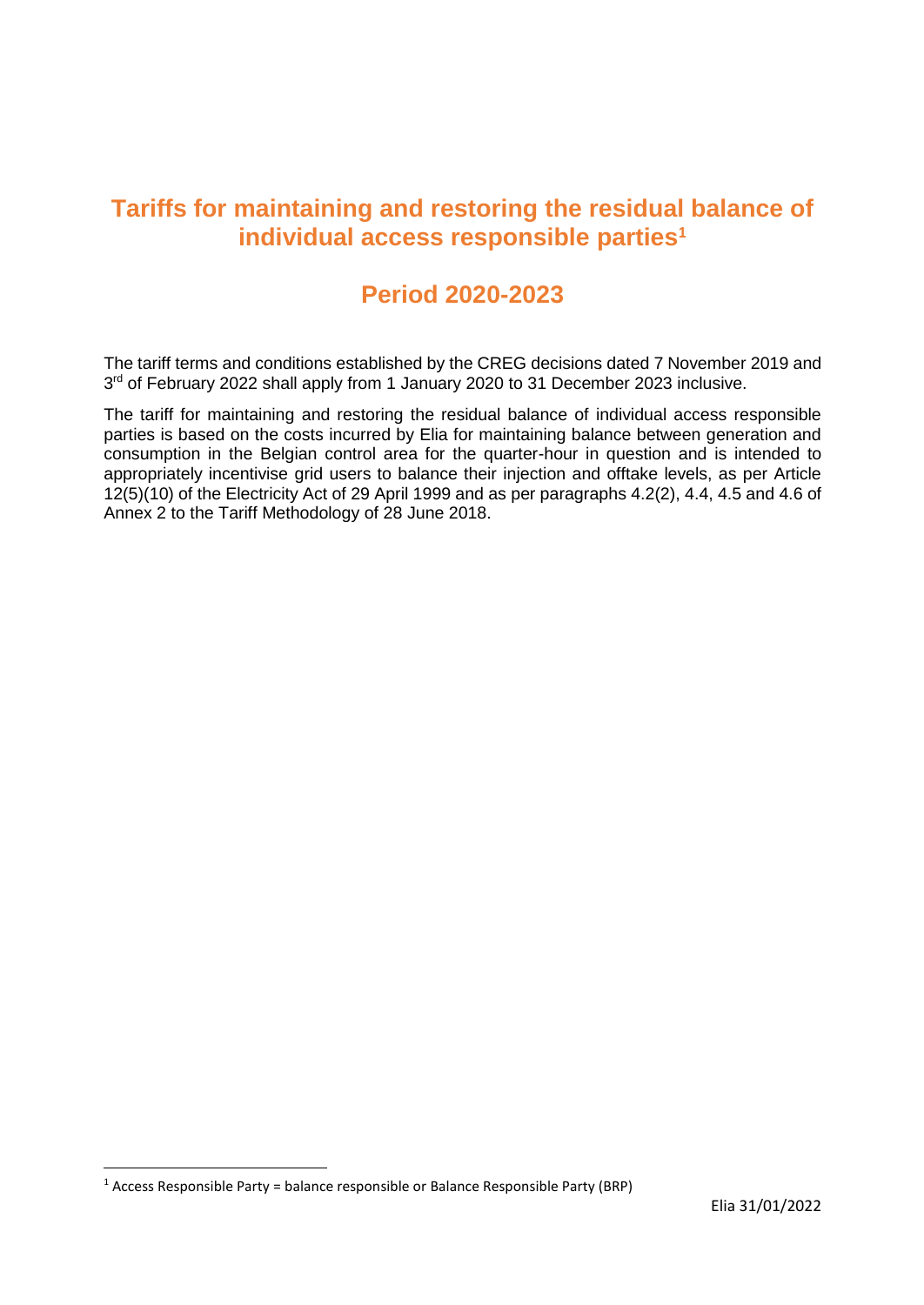# **1. Definitions**

 $\overline{a}$ 

The **imbalance** of a given balance responsible party is the quarter-hourly difference between its total injections at the balance responsible party's perimeter for the given quarter-hour, and total offtakes at the balance responsible party's perimeter for the given quarter-hour, including active grid losses attributable to and compensated by said access responsible party. The concepts of 'injection' and 'offtake', as well as the imbalance perimeter are stipulated in the balance responsible party's Contract.

The **Net Regulation Volume** (NRV), as defined in the functioning rules of the market governing compensation for quarter-hourly imbalances, reflects, for a given quarter-hour, the net control volume of energy (upward and downward) which Elia applies in order to maintain balance in the Elia control area. A plus or minus sign in front of the NRV indicatives, respectively, an overall energy shortage or energy surplus in the Belgian control area. If the NRV is zero, the control area is assumed to have a deficit.

The NRV is adjusted to take into account, where applicable, activations of the strategic reserve, in accordance with the principles described in the functioning rules governing the operation of the strategic reserve.

The **Area Control Error**<sup>2</sup> (ACE) is the current difference between the scheduled values ('program') and the actual values ('measurements') of power exchanged in the Belgian control area, taking into account the impact of frequency deviations.

**The imbalance of the system or the Control Area Imbalance** (hereinafter the 'System Imbalance' or 'SI') is, during a given quarter-hour, equal to the Area Control Error minus the NRV:

### *System Imbalance = ACE – NRV*

The marginal price for upward activation reflects, for a given quarter-hour, the price of the most expensive energy for upward regulation in order to compensate for imbalance in the Belgian control area during that quarter-hour.

The marginal price for upward activation is determined in the the functioning rules of the market governing compensation for quarter-hourly imbalances that Elia has established in accordance with the Federal Grid Code.

The marginal price for downward activation reflects, for a given quarter-hour, the price of the most expensive energy for downward regulation in order to compensate for imbalance in the Belgian control area during said quarter-hour.

The marginal price for downward activation is determined in the the functioning rules of the market governing compensation for quarter-hourly imbalances that Elia has established in accordance with the Federal Grid Code.

<sup>&</sup>lt;sup>2</sup> Defined in Regulation (EU) 2017/1485 of 2 August 2017 establishing a guideline on electricity transmission system operation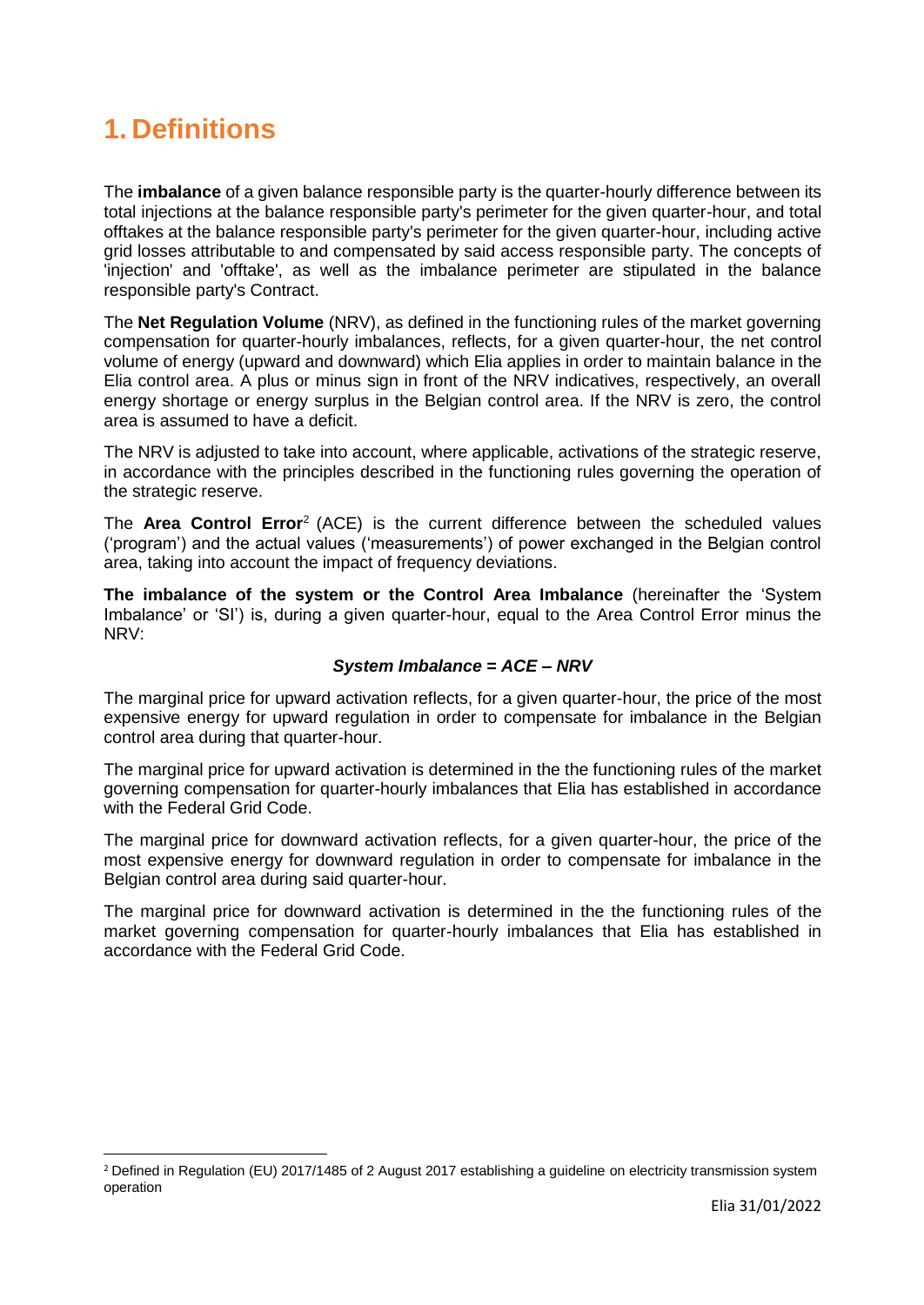## **2. Tariff for maintaining and restoring the residual balance of individual access responsible parties**

In accordance with Article 55.1 of the directive on electricity system balancing, the plus or minus sign in front of the imbalance of a given balance responsible party determines whether the tariff for maintaining and restoring the residual balance of the individual access responsible party reflects a purchase tariff or sale tariff. A positive imbalance corresponds to an excessive injection of energy by the balance responsible party. The tariff that applies to this type of situation is a feed-in tariff for surplus energy, which is therefore paid by Elia to the balance responsible party if the residual balance tariff is positive. A negative imbalance, on the other hand, corresponds to an insufficient injection by the balance responsible party. The tariff that applies to this type of situation is a loss-making tariff for the sale of energy, which is therefore paid by the balance responsible party to Elia if the residual balance tariff is positive.

The tariff for maintaining and restoring the residual balance of the individual access responsible party is generally positive. However, it is possible, especially in the event of a downward adjustment, that the tariff will be negative, with the result that reverse payments are made between Elia and the relevant balance responsible parties.

For the period 2020-2023, the tariff for maintaining and restoring the residual balance of the individual access responsible party is calculated according to the following table:

|                                            |          | System Imbalance |                  |
|--------------------------------------------|----------|------------------|------------------|
|                                            |          | Positive         | Negative or zero |
| Imbalance of the balance responsible party | Positive | $MDP - \alpha$   | MIP + $\alpha$   |
|                                            | Negative |                  |                  |

Table 1. Tariffs for maintaining and restoring the residual balance of individual access responsible parties

#### where:

- $MDP =$  marginal price of downward activation
- $MIP$  = marginal price of upward activation
- $\alpha$

#### **From 1st of January 2020 till 13nd of February 2022:**

 $\alpha$  (EUR/MWh) = 0 if si ABS(SI(t)) ≤ 150 MW

- 
$$
\alpha(t)
$$
 (EUR/MWh) =  $\left(a + \frac{b}{1 + \exp\left(\frac{c - x}{d}\right)}\right)$  if ABS(SI(t)) > 150MW

with the values for parameters a, b, c, d, x:

- $a = 0$  EUR/MWh
- $b = 200$  EUR/MWh
- $c = 450$  MW
- $d = 65$  MW

 $x =$  Average  $[(ABS (SI (t)); ABS (SI (t-1))],$  namely the moving average of the absolute value of the quarter-hour system imbalance qh (t) and qh (t -1)

### **As from 14nd of February 2022 till 31st of December 2023:**

 $\alpha$  (EUR/MWh) = 0 if si ABS(SI(t))  $\leq$  150 MW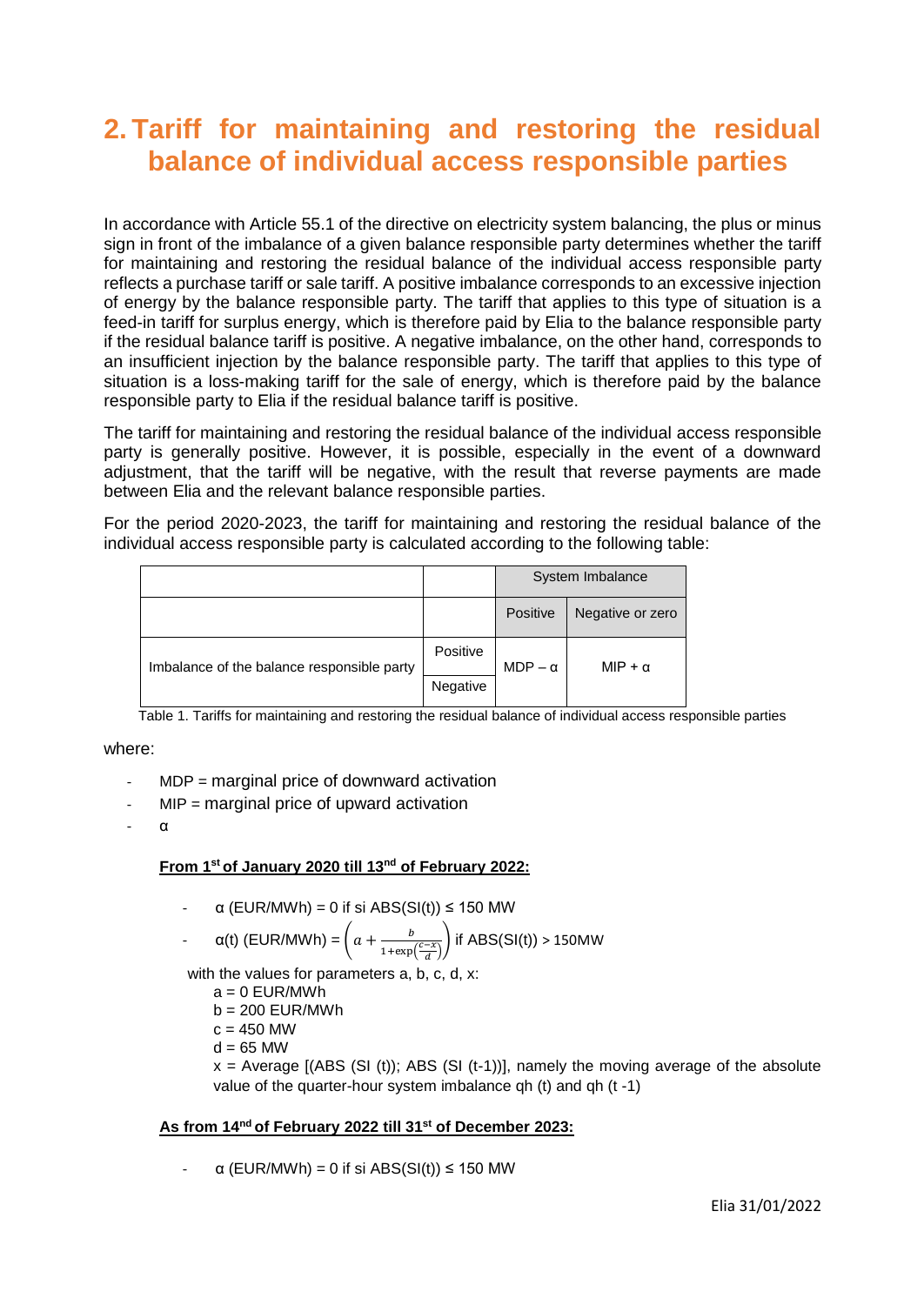$-\alpha(t)$  (EUR/MWh) =  $\left(a + \frac{b}{1 + \alpha t}\right)$  $\frac{b}{1+\exp(\frac{c-x}{d})}$  \* cp if ABS(SI(t)) > 150MW

with the values for parameters a, b, c, d, x:

- $a = 0$  EUR/MWh
- $b = 200$  EUR/MWh
- $c = 450$  MW
- $d = 65$  MW

 $x =$  Average [(ABS (SI (t)); ABS (SI (t-1))], namely the moving average of the absolute value of the quarter-hour system imbalance qh (t) and qh (t -1)

The **cp** is determined by the value of MIP and MDP according to:

- If SI (t)  $\leq$  0 ;
	- o If MIP (t) > 400 €/MWh; 0
	- o If 200 €/MWh < MIP (t)  $\leq$  400 €/MWh; (400 MIP(t))/ 200
	- o If MIP (t) ≤ 200 €/MWh; 1
- If SI  $(t) > 0$ ;
	- o If MDP ≥ 0 €/MWh; 1
	- o If -200 €/MWh ≤ MDP(t) < 0 €/MWh;  $(MDP(t) + 200)/200$
	- o If MDP(t) < -200 €/MWh; 0
- System imbalance = ACE NRV
- NCV = Net Control Volume
- ACE = Area Control Error
- ABS (SI (t)) = the absolute value of the quarter-hour system imbalance qh (t)
- ABS  $(SI (t-1))$  = the absolute value of the quarter-hour system imbalance qh  $(t-1)$

To provide effective incentives for the balance responsible parties in specific situations, in particular when the size of the imbalance in the control area approaches or exceeds available reserves<sup>3</sup> (incompressibility) or in the event of supply problems, special rules may apply for determining the value of the tariff for maintaining and restoring the residual balance of individual access responsible parties. These rules will be described in:

- the functioning rules of the strategic reserve, more specifically in the event of:
	- $\circ$  activation of the strategic reserves, as stipulated in points 4.2 and 4.6 of Annex 2 to the Tariff Methodology;
	- o pursuant to Article 7 *septies §*2 of the Electricity Act;
- the functioning rules governing the operation of the market with respect to compensation for quarter-hourly imbalances (e.g. in the event of insufficient compressibility).

If necessary, relevant additional rules proposed by Elia and approved by the CREG will also be taken into account.

 $\Rightarrow$  Setting the a parameter

1

The α-parameter offers an additional incentive that is applicable in the event of a structural imbalance in the Belgian control area, both for balance responsible parties with an imbalance in the same direction as the overall imbalance of the Belgian control area, and for balance

 $3$  For example, in the event of the need to activate backup contracts concluded with neighbouring system operators in export mode.